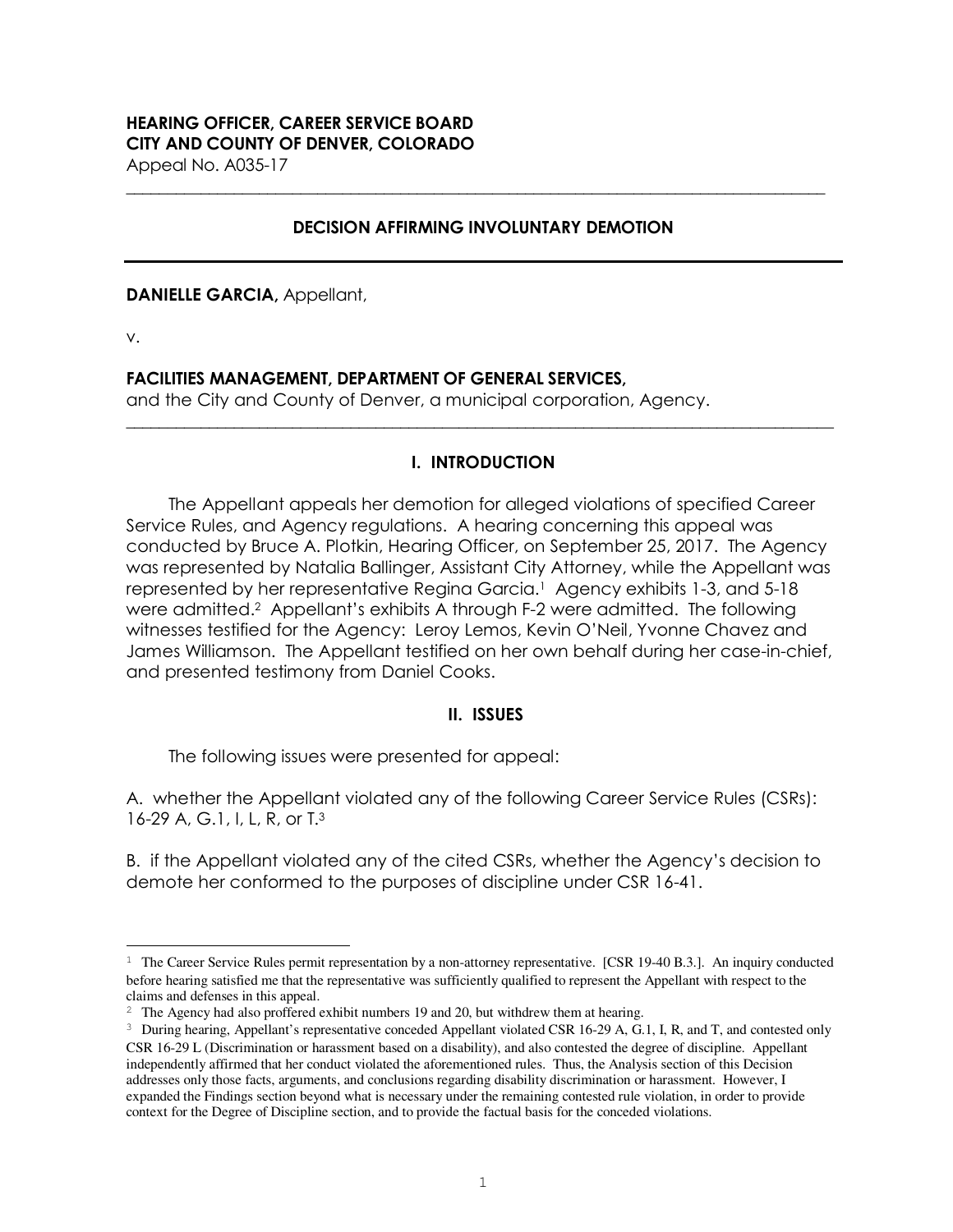#### **III. FINDINGS**

The Appellant, Danielle Garcia, has been employed in the Agency for twelve years. Before her demotion, her classification was Utility Worker. Her duties included janitorial, maintenance, snow removal, grounds maintenance, and setting up and taking down the equipment for public events throughout the City. This last duty placed her in frequent contact with public officials and other members of the public. For that reason, Utility Workers are extensively trained in, and are held to, a high standard of behavior. The Agency's emphasis on this requirement is welldocumented in its handbook, by written and verbal reminders, in its work duties (PEP) standards, and by ongoing training in how to counter hostile interactions. Garcia acknowledged she was trained in "Respectful Workplace" in 2013 and again in 2014. [Garcia cross-exam]. She also acknowledged she completed a course in 2016 titled "Customer Service Confrontation and Conflict." [Garcia cross-exam].

Garcia received a written reprimand and ongoing counselling for her past inappropriate attitude, outbursts, and hostility. While she has documented difficulty with self-control, Garcia otherwise performs her duties with a high degree of diligence and acumen as noted in her many complimentary work reviews (PEPRs)<sup>4</sup> [Exh C-1 through C-3; 6; 7] and commendations. [Exh D-1 through D-4].

On March 17, 2017, Garcia was a passenger in a City truck driven by her coworker and friend Daniel Cooks. They drove to a Department of Human Services building to make a delivery. The building is frequented by the disabled. When they arrived, the only spaces available were reserved for the disabled. Although they had been counselled not to park in reserved/disabled spaces, Cooks parked in one of them.<sup>5</sup>

V.H., who had recent foot surgery and possessed a temporary handicap placard, pulled into the still-full parking lot and noticed the City truck parked in a restricted/disabled space. Hoping the City workers would exit shortly, she waited behind the truck. When Cooks and Garcia returned, a heated altercation ensued between Garcia and V.H. Garcia raised her middle finger at V.H. V.H. took a picture of the act. [Exh. 2].

V.H.'s complaint quickly went up through the chain of command. Garcia complied with the Agency's request for her statement of the incident, in which Garcia admitted flipping off V.H. [Exh. 8].

The Agency served Garcia with a letter in contemplation of discipline on May 8, 2017, and convened a pre-disciplinary meeting on May 16, 2017, attended by Garcia and her representative. The Agency served Garcia with its notice of "Involuntary

j.

<sup>4</sup> PEPR=Performance Enhancement Program Report

<sup>5</sup> Cooks protested he parked only partially in the reserved/disabled space, a distinction that is irrelevant. The Agency's notice of discipline appears to have charged Garcia with some unspecified violation for her role in parking a City vehicle in a reserved/disabled space, but the connection was unclear, particularly as she was a passenger, not the driver. The Agency provided no meaningful link between the wrongful parking and Garcia, so no violation was established.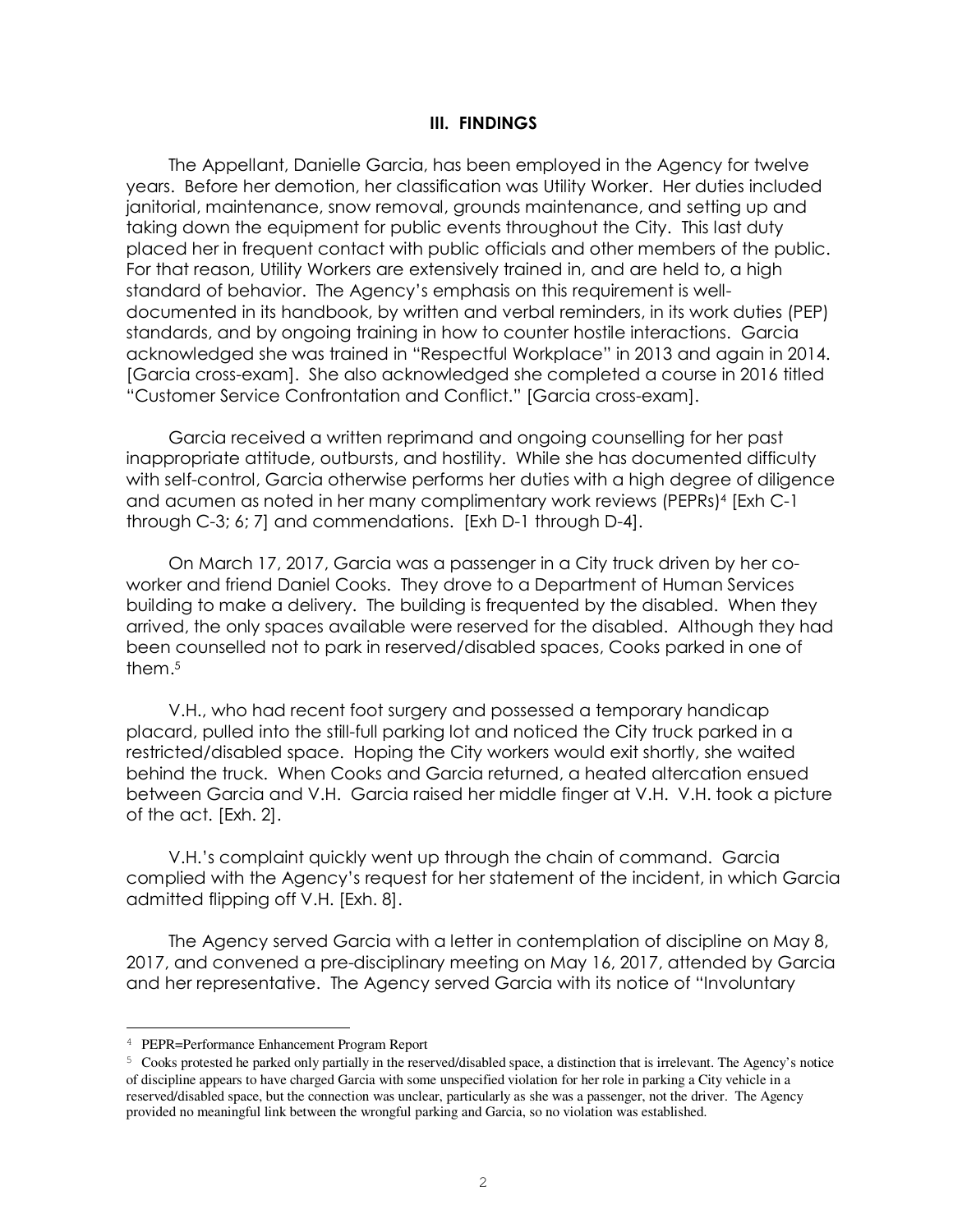Demotion Disciplinary Action" on June 2, 2017. This appeal followed by timely filing on June 15, 2017.

### **IV. ANALYSIS**

#### **A. Jurisdiction and Review**

Jurisdiction is proper under CSR §19-10 A.1.c., as the direct appeal of an involuntary demotion. I am required to conduct a *de novo* review, meaning to consider all the evidence as though no previous action had been taken. Turner v. Rossmiller, 532 P.2d 751 (Colo. App. 1975).

### **B. Burden and Standard of Proof**

The Agency retains the burden of persuasion, throughout the case, to prove Garcia violated CSR 16-29 L, and to prove its decision to demote Garcia complied with CSR 16-41. The standard by which the agency must prove its claims is by a preponderance of the evidence.

**C. 6 CSR 16-29 L. Discrimination or harassment as defined in this Rule 16.<sup>7</sup> This includes making derogatory statements based on… disability. [CSR 16-22 B.1.] This prohibited conduct need not rise to the level of a violation of any relevant state or federal law before an employee may be disciplined and the imposition of such discipline does not constitute an admission that the City violated any law.** 

The Agency's claim under this rule is entirely based upon a portion of V.H.'s complaint in which she claimed, during her altercation with Garcia, Garcia said "Fxxk this stupid bxtch, it's not my fault she has a fxxking disability. I ain't the one here begging for free services and assistance, I have a job." [Exh. 1-18; Williamson testimony].

Garcia denied having made any of those statements. Cooks claimed not to have heard any of the exchange. [Cooks testimony and cross-exam]. Incongruously, he recollected that he was tempted to respond to V.H. but refrained. "She started going on her little rant… I could have retaliated and said some things back to her but…", making it puzzling how he could respond to V.H. if he did not hear what she said.

In considering credibility, Garcia was not charged with dishonesty and none was proven. V.H. did not testify, and was, therefore, not subject to cross-examination; her hearsay statements were not sworn; despite the able efforts of the Agency's attorney in closing argument, it remains unknown how disinterested she was; and most importantly, there was no corroboration for V.H.'s hearsay statement. *See* industrial

L

<sup>6</sup> I remind readers that while this section normally lists all violations alleged in an agency's notice of discipline, there remained only one violation to be decided after hearing, thus accounting for the discrepancy, above, listing of all violations which were alleged at the beginning of hearing.

<sup>7</sup> CSR 16-22 *et seq.*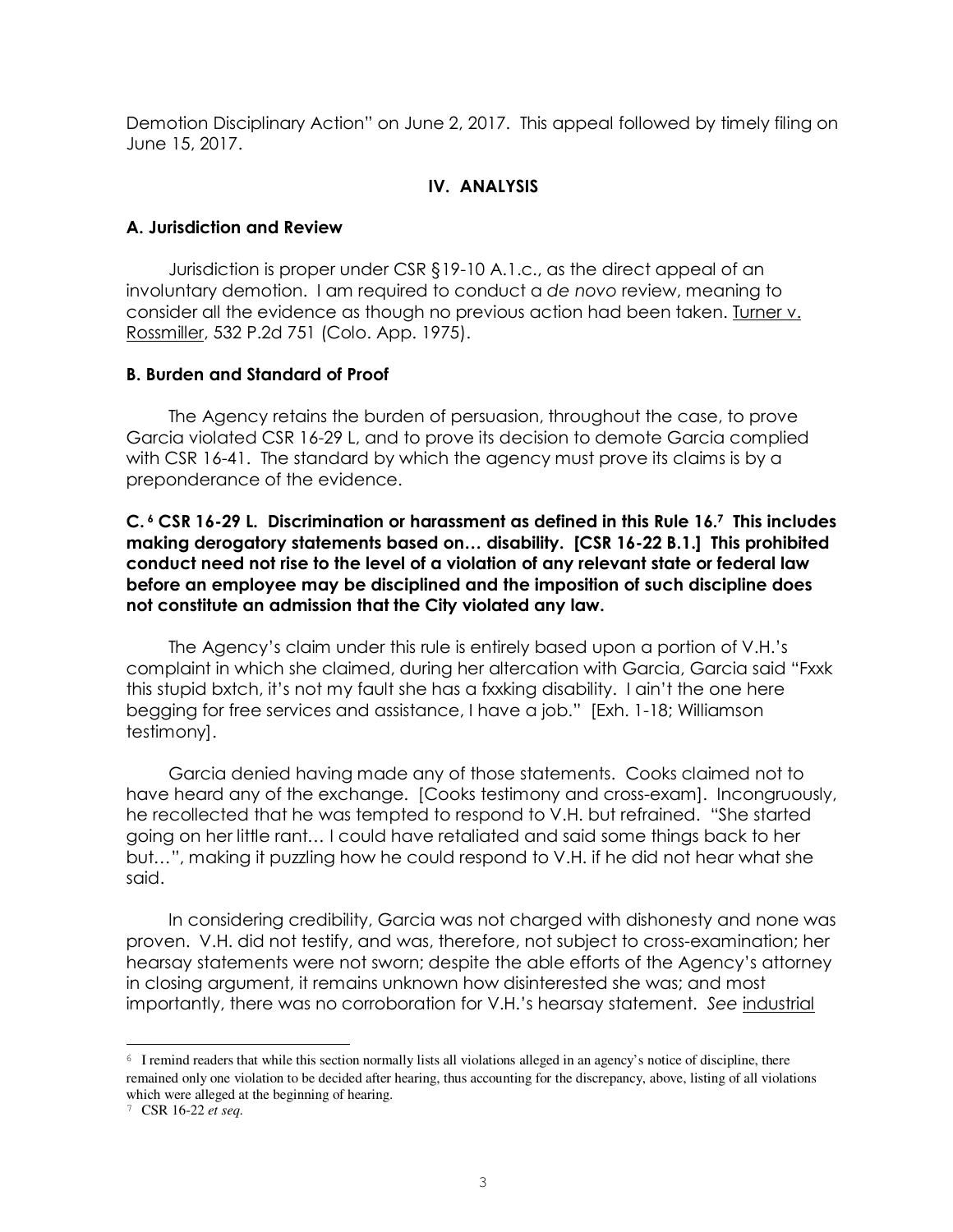Claims Appeals Office v. Flower Stop Marketing Corp., 782 P.2d 13, 18 (Colo. 1989). Cook's selective recollection did not assist either side.

In sum, there were insufficient indicia of reliability to accede to the Agency's request to adopt V.H.'s version of her interaction with Garcia. Consequently, the Agency failed to prove Garcia uttered the above-referenced statement by a preponderance of the evidence. As there was no other basis for a violation under this rule, the Agency failed to prove Garcia violated CSR 16-29 L. by a preponderance of the evidence.

By her acknowledgement, Garcia raised her middle finger at V.H. She also acknowledged that action constitutes a violation of CSR 16-29 A, G.1, I, R, and T. Those violations are established by admission.

# **V. DEGREE OF DISCIPLINE**

The purpose of discipline is to correct inappropriate behavior if possible. Appointing authorities are directed by CSR 16-41 to consider the severity of the offense, an employee's past record, and the penalty most likely to achieve compliance with the rules. CSR 16-41.

### **A. Severity of the proven offenses**

Ultimately, all City employees are employed to serve the citizens of Denver. Some agencies' employees have more contact with the public than others, and the employees of the Facilities Management Division, as stated by its Director, James Williamson, have a high degree of public contact. Consequently, the Agency is justified in emphasizing and requiring its employees to maintain courtesy and respect regardless of the actions of any particular member of the public, and regardless of the personal circumstances of an employee. The Agency's employee handbook, extensive training and repeated reminders, [Exh. 9; 10; 11; Chavez testimony; Williamson testimony] are testaments to the Agency's determination to require civility from its employees. Garcia's actions violated that core tenet and reflected poorly on the Agency and the City.

## **B. Past Record**

L

The Agency readily acknowledged Garcia excels at being on time and carrying out her assignments. She has received commendations from outside customers. [D-1 through D-3]. At the same time, Garcia's inexcusable<sup>8</sup> actions toward a member of the public were not, as she claimed, a unique response to a combination of fatigue and provocation, but the continuation of a pattern of explosive outbursts, followed by denial of any wrongdoing, including:

1. 1/30/14 Verbal Reprimand by supervisor Chavez for two witnessed incidents of confrontation with a co-worker, Raul Caballero, one of which caused a security

<sup>8</sup> See below under "Likelihood of Reform" regarding Garcia's claimed excuses for her actions.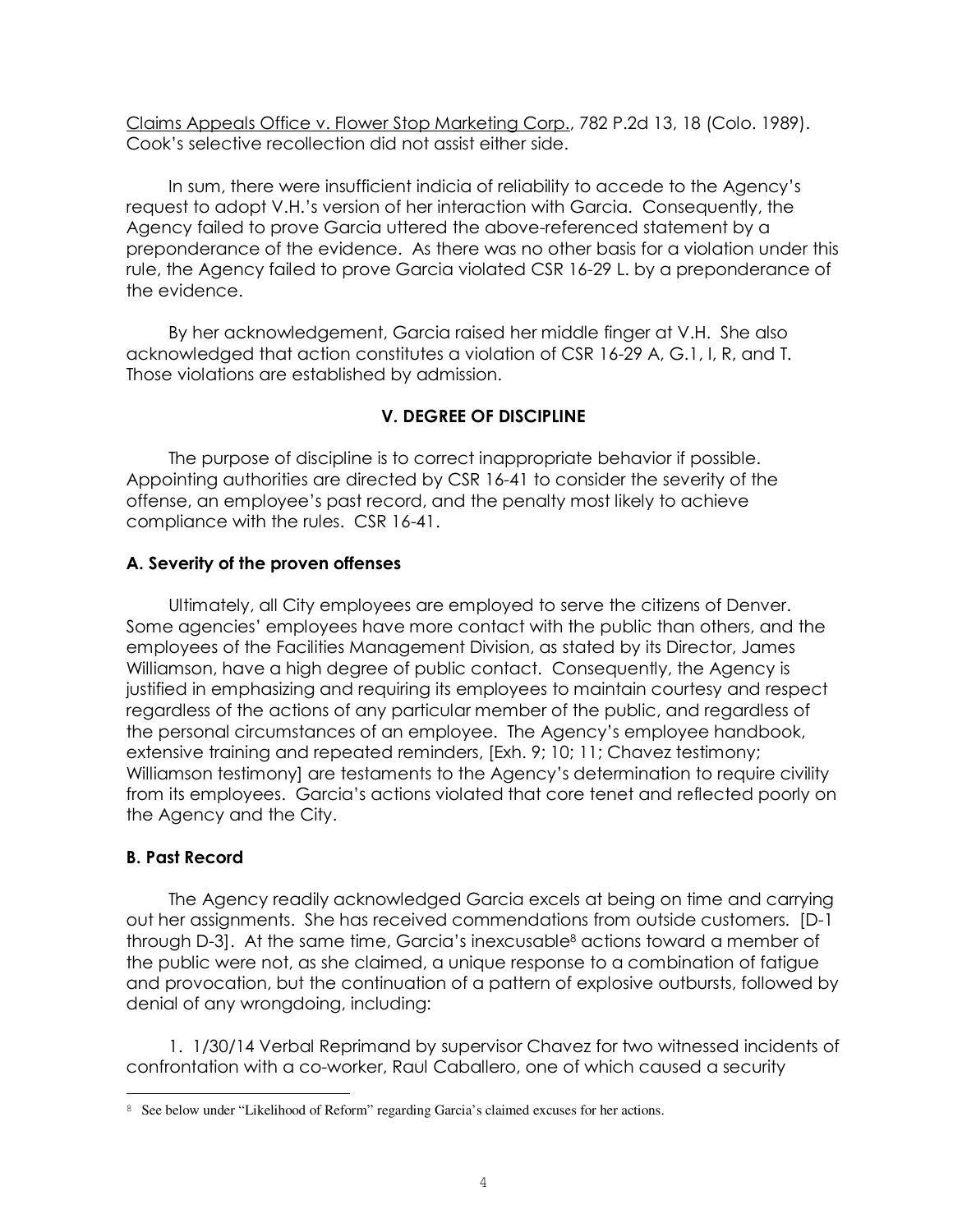supervisor to come out of her office to inquire if she needed to intervene. [Exh. 3]. Garcia denied any fault, instead claiming, in a different incident, that Caballero was at fault. [Garcia testimony].

2. In Garcia's 2016 PEPR, following Garcia's loud, foul, and public displeasure over the location to meet during a fire drill, Chavez' suggested ways for Garcia to improve her public responses. Immediately following the suggestions, Garcia blamed her supervisor, writing her responsive comment "cuz she had us in the sun at a fire drill [illegible] all were in the shade where we usually go, so she blew up on me." [Exh. C-3, p. 3; n. 7 below].

3. 8/16/16 Counselling by supervisor O'Neil after Garcia asked her supervisor Chavez "why she was such a bitch!" [Exh. 5].At hearing, Garcia complained vehemently about her dislike for Chavez as a poor supervisor, while failing to deny she denigrated and swore at Chavez. Chavez testified she thinks Garcia is a good employee even while, in essence, demurring that Garcia frequently was abusive toward her.<sup>9</sup>

It was apparent Chavez failed to equate Garcia's intolerable behavior with performance deficiency, by giving overall high work review ratings to Garcia, even recommending her for promotion to supervisor, while minimizing Garcia's outrageous behaviors in her PEPRs and at hearing.

In addition, Garcia's annual performance reviews (PEPRs) demonstrate an unbroken pattern of intolerance and poor behavior. For example:

1. 2013. In supervisor comments, Chavez wrote "I will provide Danielle with more coaching to ensure she understands the importance of getting along with her coworkers." [Exh. 6-3].

2. 2014. Chavez rated Garcia's overall performance as "exceeds expectation" even while pleading with Garcia to be nicer to co-workers and to her. "Please remember that everyone does not work as efficient as you so please have [patience] when dealing with your co-workers and your supervisor." [Exh. C-1, p.3].

3. 2015. Chavez praised Garcia because she "has come a long [way] from a couple of years past." This praise was short-lived and was significantly tempered by her comments the next year as follows.

4. 2016. Chavez wrote [Category: Respectful Workplace] "Danielle has had an issue with this category every year to some degree if not with her supervisor, then with one of her co-workers. The use of [foul] words [is] not acceptable at work. Danielle need[s] to defuse the situation or she need[s] to walk [a]way from the situation. Other

L

<sup>9</sup> For example, in unrebutted testimony, Chavez was asked "Did she [Garcia] say anything toward you that you would consider inappropriate?" Chavez answered "she did a lot of times." Also unrebutted was Garcia's out-of-proportion response to a disagreement over where to meet during a fire drill. Garcia did not deny she yelled at Chavez "this is fucking bullshit, I don't know why we have to do this shit," and when Chavez directed Garcia to go to the office to talk about it instead of continuing a loud, public tirade, Garcia told her "I'll think of something to snitch you out about." [Chavez testimony].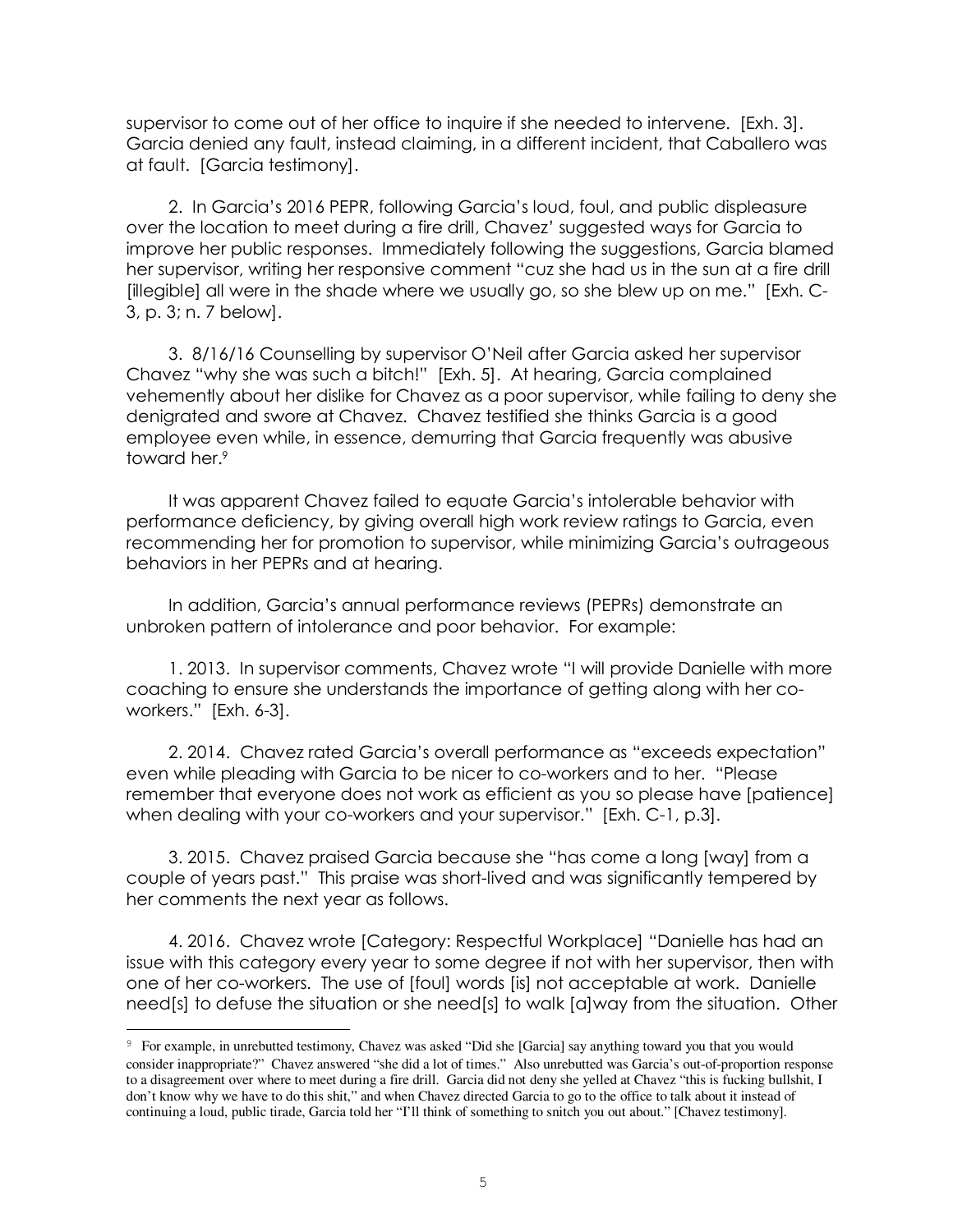people hear what's going on around them and they (clients) should not be subject to a utility worker's vocal dissatisfaction with something that the employee feels is not right. This should be dealt with in private."

Garcia denied she has an ongoing problem with her behavior. She attributed that claim as nothing more than false accusations by one co-worker, Raul Caballero, and one supervisor, Chavez, accusing both of the same abusive conduct with which she was charged in this appeal. However, Garcia provided no evidence she ever complained to a supervisor about her co-worker, no evidence she filed a grievance about Chavez, and no evidence she filed a grievance about her 2016 PEPR rating. If Chavez behaved as badly as Garcia claimed, ("she has no respect for employees") [Garcia testimony], it was surprising she did not file a complaint, given her outspokenness.

Finally, regarding Garcia's claim of mitigation in the parking lot standoff at the center of this appeal, she alleged (1) V.H. started the confrontation, yelled obscenities at her and flipped her off first; (2) she and Cooks were doing the work of five, as other co-workers were out sick or otherwise absent, resulting in their being under much stress; and (3) she (Garcia) was justified in responding in-kind to V.H. because V.H.'s conduct pushed Garcia beyond her tolerance. "A person can only take so much." [Garcia cross-exam].

### **C. Likelihood of Reform**

Garcia felt fully justified in raising her middle finger during and after the incident, including at hearing. Garcia's statement in response to the incident defended her actions by blaming V.H. "[S]he went off on me yelling n screaming nasty words such as a bitch and a cunt then flipped us off so I raised my finger back to her… she really got to me with all the words she was yelling that made me react to flip her back off." [Exh. A].

Garcia's written denial, and continued insistence, through hearing, that her inappropriate behavior did not originate from her, but only as a justified reaction. She continued, even through hearing, to blame her supervisor for her own outbursts and a co-worker for her own hostile reactions. Thus, she stated "taking responsibility" leaves serious questions, as noted by Williamson, about her willingness to reform.

For reasons stated above, the Agency's decision to demote Garcia complied with the purposes of discipline. The penalty was within the range of alternatives available to a reasonable and prudent administrator. *See* In re Economakos, CSB 28- 13, 2 (3/7/14), *citing* Adkins v. Division of Youth Services, Dept. of Institutions, 720 P.2d 626, 628 (Colo. App., 1986).